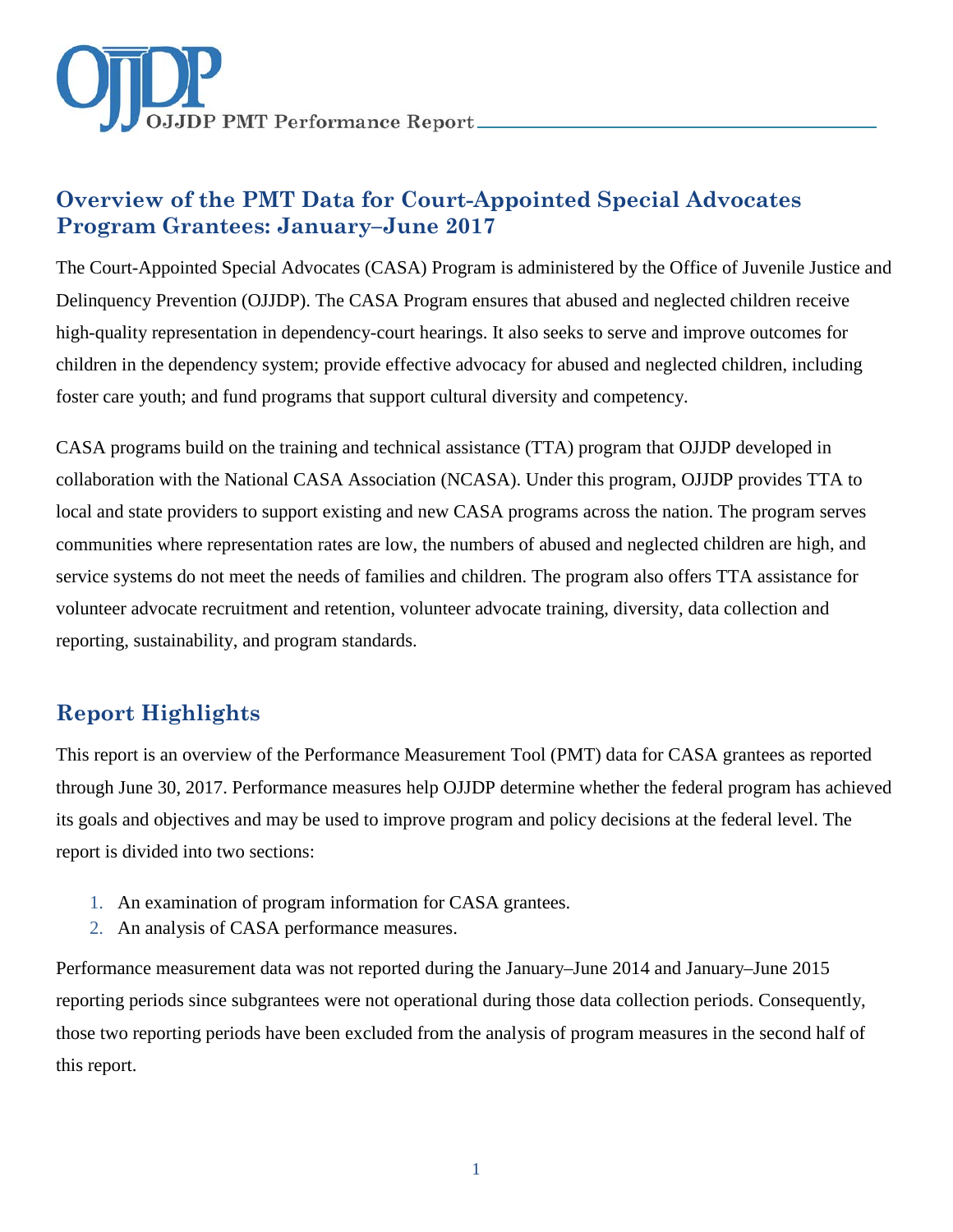Key findings from the analysis for the January–June 2017 reporting period include:

- CASA program grantees had a 100 percent reporting compliance rate in the PMT.
- There was one active subgrant; the federal award amount was \$13,029,438.
- The total ratio for the number of volunteer advocates to children was 1 to 2.
- Of the total number of volunteer advocates recruited, 17 percent were new volunteers.
- There were 74,550 children served.
- 25 percent of the children served were receiving CASA volunteer advocacy services for the first time.
- Among the total number of CASA-served youth who left foster care, 79 percent exited CASA programs to reunification, adoption, or legal guardianship.

# **1. Examination of Program Information**

The CASA program grantees began reporting in the PMT in 2007. The grantees are required to report semiannually for each active federal award. Table 1, below, presents the reporting compliance rate of active federal awards for every reporting period, starting with the July–December 2007 period. During the January–June 2017 reporting period, the CASA grantee completed the PMT reporting requirement for the single active federal award. Across all reporting periods, CASA grantees have an average reporting compliance rate of 92 percent.

| <b>Data Reporting Period</b> | <b>Status</b>      |                    |                 |                |                |
|------------------------------|--------------------|--------------------|-----------------|----------------|----------------|
|                              | <b>Not Started</b> | <b>In Progress</b> | <b>Complete</b> | <b>Total</b>   | <b>Percent</b> |
| July-December 2007           |                    |                    |                 | 2              | 100%           |
| January-June 2008            |                    | 0                  |                 | $\overline{2}$ | 50%            |
| July-December 2008           |                    |                    | $\mathfrak{p}$  | 4              | 50%            |
| January-June 2009            | $\Omega$           | $\mathbf{0}$       | $\overline{2}$  | 2              | 100%           |
| July-December 2009           | 0                  | 0                  | 4               | 4              | 100%           |
| January-June 2010            | 0                  | 0                  | $\overline{2}$  | $\overline{2}$ | 100%           |
| July-December 2010           | 0                  | 0                  | 4               | 4              | 100%           |
| January-June 2011            | 0                  | $\mathbf 0$        | 2               | 2              | 100%           |
| July-December 2011           | 0                  | 0                  | 3               | 3              | 100%           |
| January-June 2012            | 0                  | $\mathbf 0$        | 2               | 2              | 100%           |
| July-December 2012           | 0                  | 0                  |                 |                | 100%           |
| January-June 2013            | $\Omega$           | $\Omega$           |                 |                | 100%           |
| July-December 2013           | 0                  | 0                  |                 |                | 100%           |
| January-June 2014            | $\Omega$           | 0                  |                 |                | 100%           |
| July-December 2014           | 0                  | 0                  |                 |                | 100%           |
| January-June 2015            | 0                  | 0                  |                 |                | 100%           |
| July-December 2015           | 0                  | 0                  |                 |                | 100%           |
| January-June 2016            | $\Omega$           | $\mathbf 0$        |                 |                | 100%           |
| July-December 2016           | 0                  | 0                  |                 |                | 100%           |
| January-June 2017            | 0                  | 0                  |                 |                | 100%           |
| <b>Total</b>                 | $\overline{2}$     |                    | 34              | 37             | 92%            |

## **Table 1. Status of CASA Program Reporting by Reporting Period: July 2007–June 2017**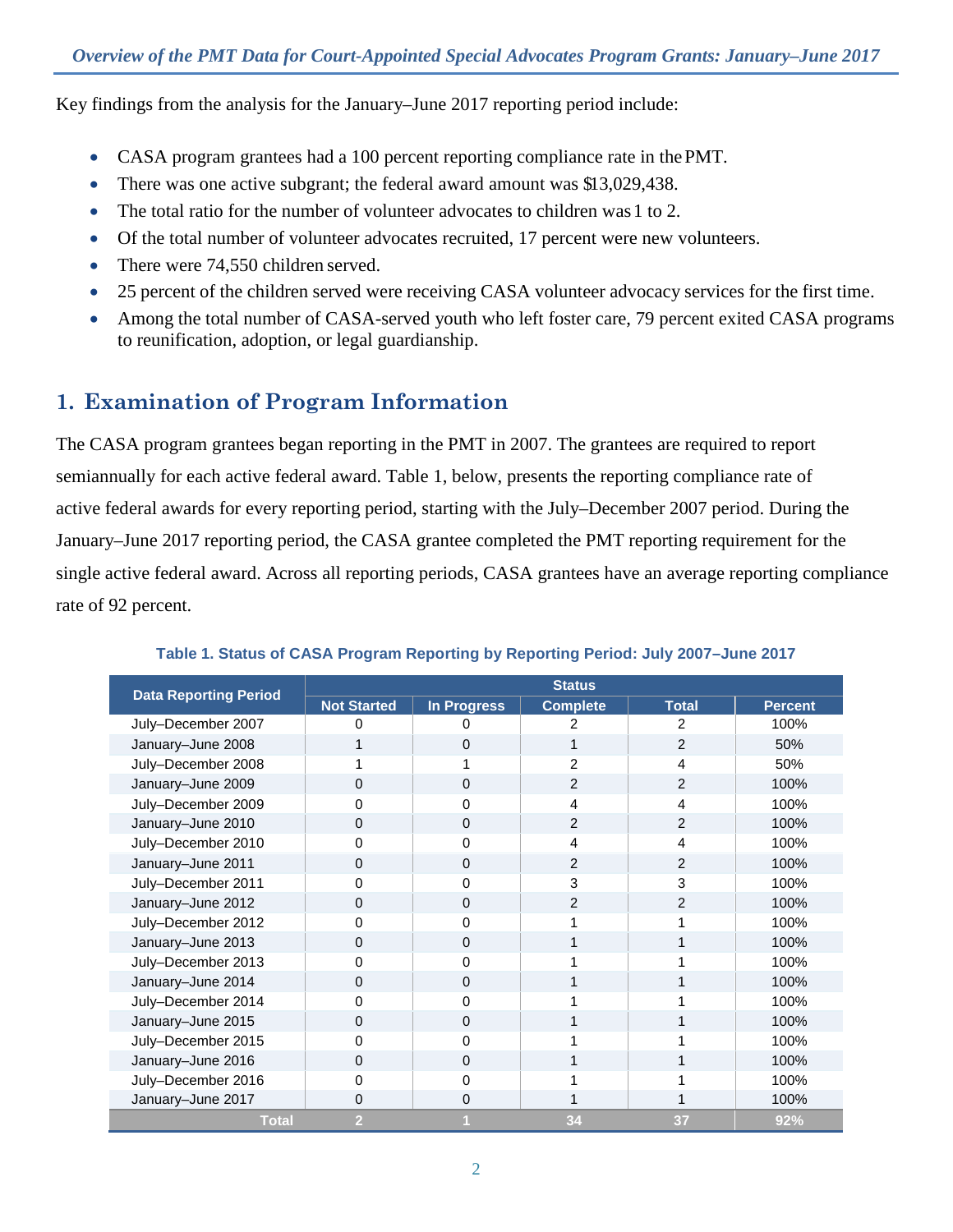The number of operational subgrants has varied across all reporting periods (figure 1). During the January–June 2014 and January–June 2015 reporting periods, there were no operational subgrants. Therefore, those two reporting periods will be excluded from the analysis of program measures in the second part of this report. During the January–June 2017 reporting period, there was one operational subgrant.



### **Figure 1. Total Subgrants Versus Number of Operational Subgrants by Reporting Period: July 2007–June 2017**

Table 2 presents demographics of volunteer advocates and children. The table's diversity matrix allows NCASA to show the number of advocates for children by race, ethnicity, or cultural group, as well as the ratio of volunteers to children. These data are collected from activities from the local CASA projects. During the January–June 2017 reporting period, the total ratio for Caucasian/Non-Latino and Asian/Pacific Islander was 1 to 1 while the ratio for African Americans was 1 to 5 and 1 to 11 for Multiracial, suggesting the need for a larger number of volunteer advocates for these groups. The total ratio for number of advocates to number of children was 1 to 2.

#### **Table 2. Diversity Matrix: January–June 2017**

| <b>Race/Ethnicity/</b><br><b>Cultural Group</b> | <b>Number of</b><br><b>Volunteer Advocates</b> | <b>Number of</b><br><b>Children</b> | <b>Ratio</b><br><b>Volunteers: Children</b> |
|-------------------------------------------------|------------------------------------------------|-------------------------------------|---------------------------------------------|
| African American                                | 3,145                                          | 16,558                              | 1:5                                         |
| Asian/Pacific Islander                          | 596                                            | 299                                 | 1:1                                         |
| Caucasian/Non-Latino                            | 24,896                                         | 36,193                              | 1:1                                         |
| Do not know                                     | 838                                            | 2,809                               | 1:3                                         |
| Hispanic/Latino                                 | 2,976                                          | 12,264                              | 1:4                                         |
| Multiracial                                     | 397                                            | 4,227                               | 1:11                                        |
| Native American                                 | 126                                            | 436                                 | 1:3                                         |
| Other                                           | $\Omega$                                       | 0                                   | 0:0                                         |
| <b>Total</b>                                    | 32.974                                         | 72.786                              | 1:2                                         |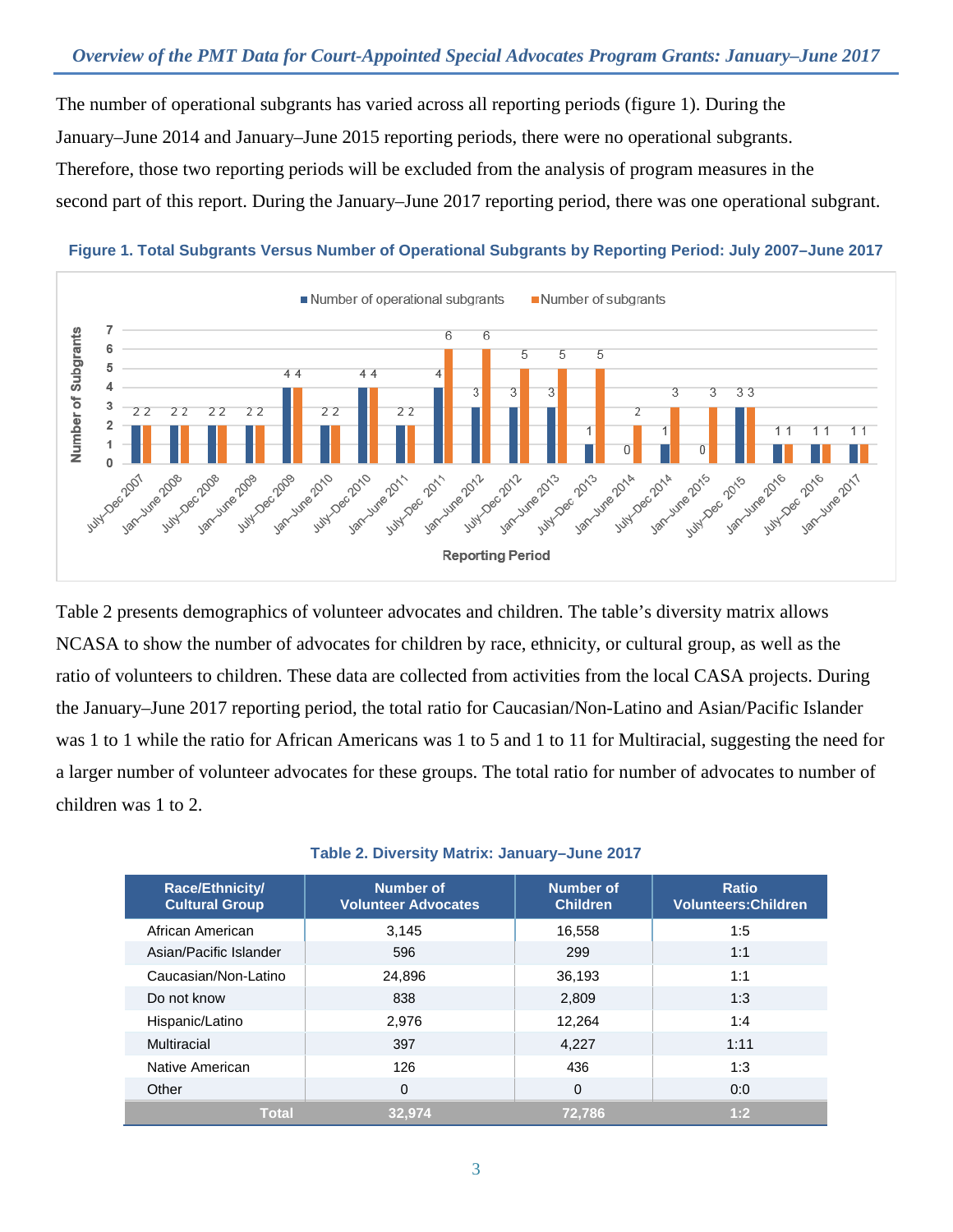Figure 2 shows the total federal award amount across all reporting periods. The July–December 2010 reporting period had the largest federal award amount, totaling \$73,646,222. During the January–June 2017 reporting period, the federal award amount was \$13,029,438.



### **Figure 2. Federal Award Amount by Reporting Period: July 2007–June 2017**

## **2. Analysis of Performance Measures**

During this reporting period, 74,550 children were served by the CASA grant program. The program also tracked the number of new children who started receiving CASA volunteer advocacy services. As shown in table 3, below, of the total number of children served, 25 percent (*n =* 18,655) were receiving CASA volunteer advocacy services for the first time.

| <b>Performance Measure</b>                              | <b>Number</b> |
|---------------------------------------------------------|---------------|
| Total number of children who started receiving services | 18,655        |
| Total number of children served                         | 74,550        |
| Percentage of children who started receiving services   | 25%           |

### **Table 3. Total Number of Children Served: January–June 2017**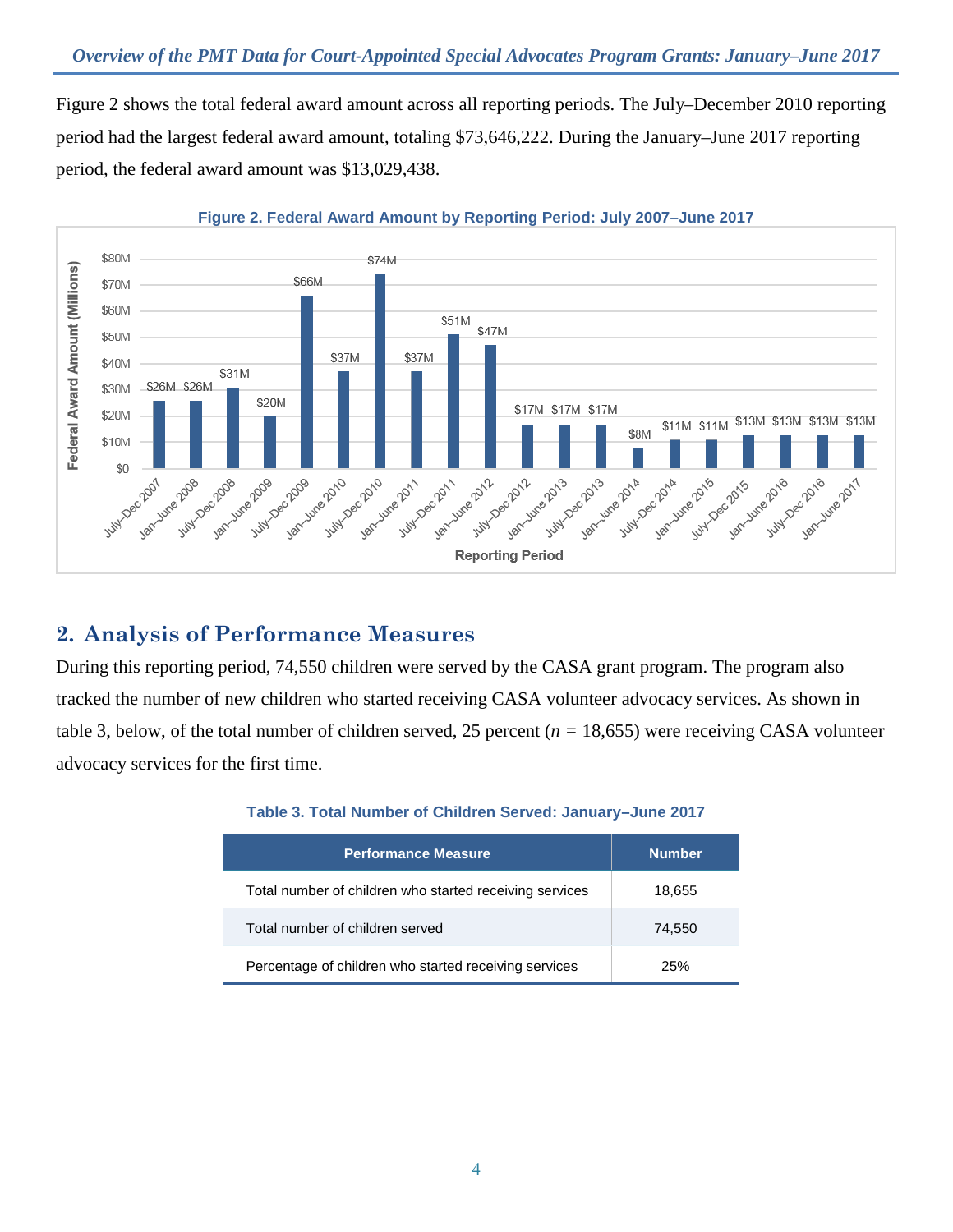Figure 3 presents data for the number of children served and the number of children who started receiving services per reporting period since July 2007. The number of children served has steadily increased since the July–December 2015 reporting period and there was a 43 percent increase in the number of children served since the previous reporting period (July–December 2016).



### **Figure 3. Number of Children Served by Reporting Period: July 2007–June 2017**

Table 4 presents the number of new and existing volunteer advocates recruited and available to serve children for the current reporting period. Among the total number of volunteer advocates recruited and available to serve during the current reporting period, 17 percent  $(n = 5,641)$  were new volunteers (table 4).

### **Table 4. Total Number of New Volunteer Advocates: January–June 2017**

| <b>Performance Measure</b>                                                              | <b>Number</b> |
|-----------------------------------------------------------------------------------------|---------------|
| Total number of new volunteer advocates available to serve children                     | 5,641         |
| Total number of volunteer advocates recruited and available to serve (new and existing) | 33.414        |
| Percentage of new volunteer advocates                                                   | 17%           |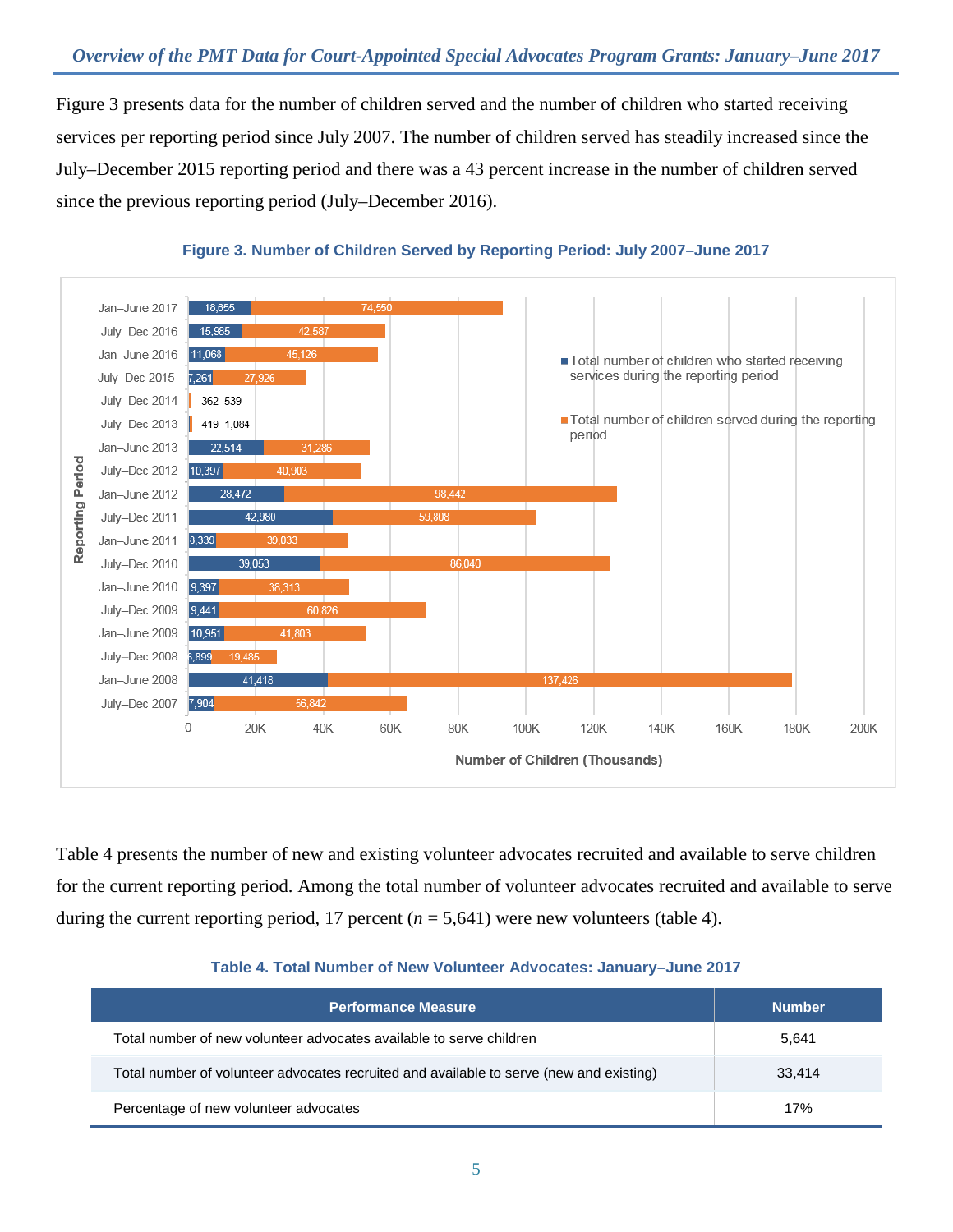Figure 4 presents data for the number of new and existing volunteer advocates since July 2007. The January–June 2008 reporting period had the largest number of new and existing volunteer advocates serving the CASA program. Comparing the current and previous reporting periods, there was a 43 percent increase in the number of new volunteer advocates.



**Figure 4. Number of New and Existing Volunteer Advocates by Reporting Period: July 2007–June 2017**

Figure 5 provides a breakdown of the percentages of new volunteer advocates by reporting period. It reveals that the percentage of new volunteer advocates has varied across all reporting periods. Compared with the other reporting periods, the July–December 2013 reporting period had the highest percentage (23 percent) of new volunteer advocates. The average percentage of new volunteer advocates from July 2007 to June 2017 is 16 percent.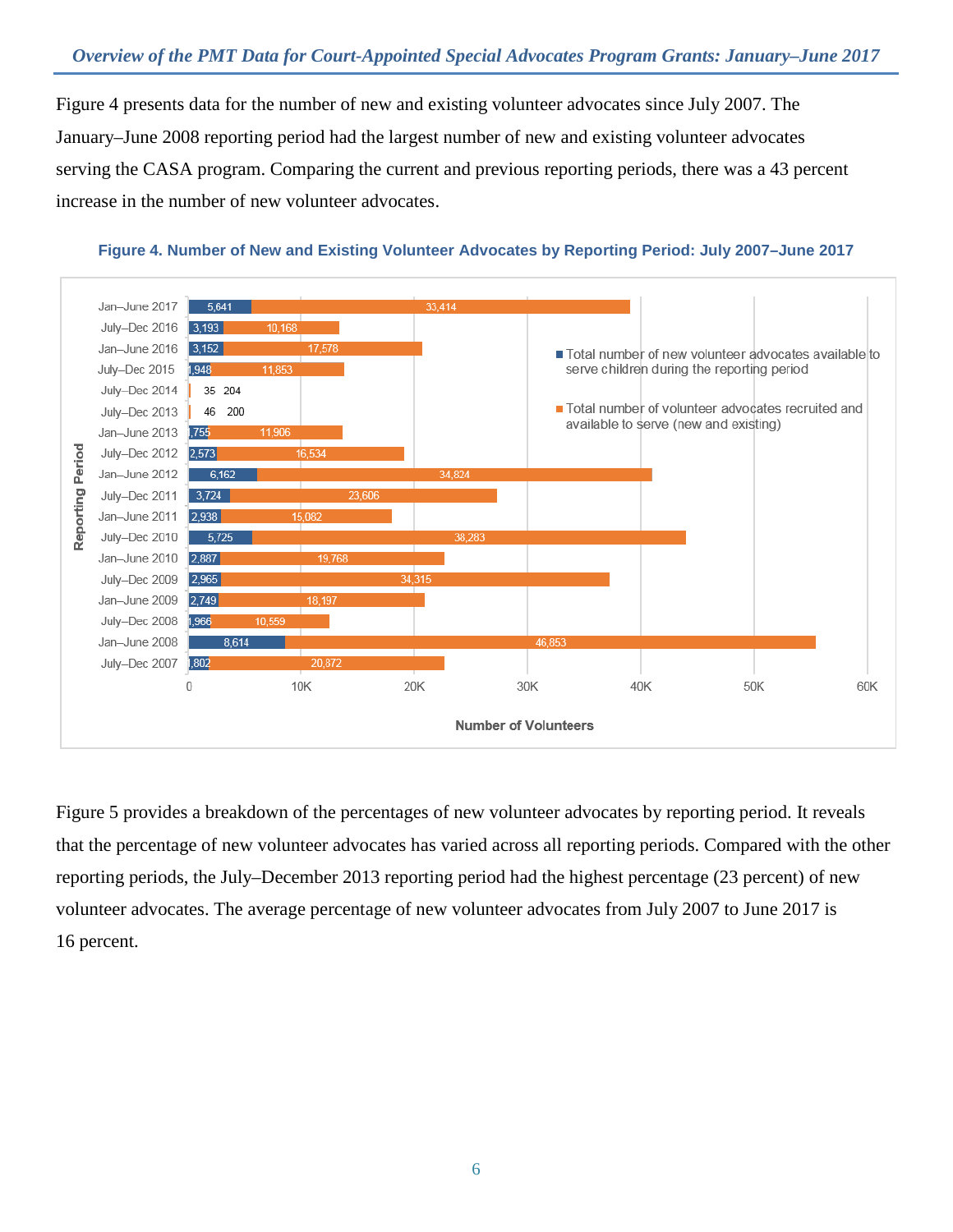



Table 5 presents data for the total number of local CASA programs active during the reporting period. Of the total number of active local programs ( $n = 945$ ), 1 percent ( $n = 5$ ) were new local CASA programs.

| <b>Performance Measure</b>                       | <b>Number</b> |
|--------------------------------------------------|---------------|
| Total number of local CASA programs active       | 945           |
| Total number of new local CASA programs active   | 5             |
| Percentage of active CASA programs that were new | $1\%$         |

| Table 5. Number of Active and New CASA Programs: January-June 2017 |  |  |  |  |
|--------------------------------------------------------------------|--|--|--|--|
|                                                                    |  |  |  |  |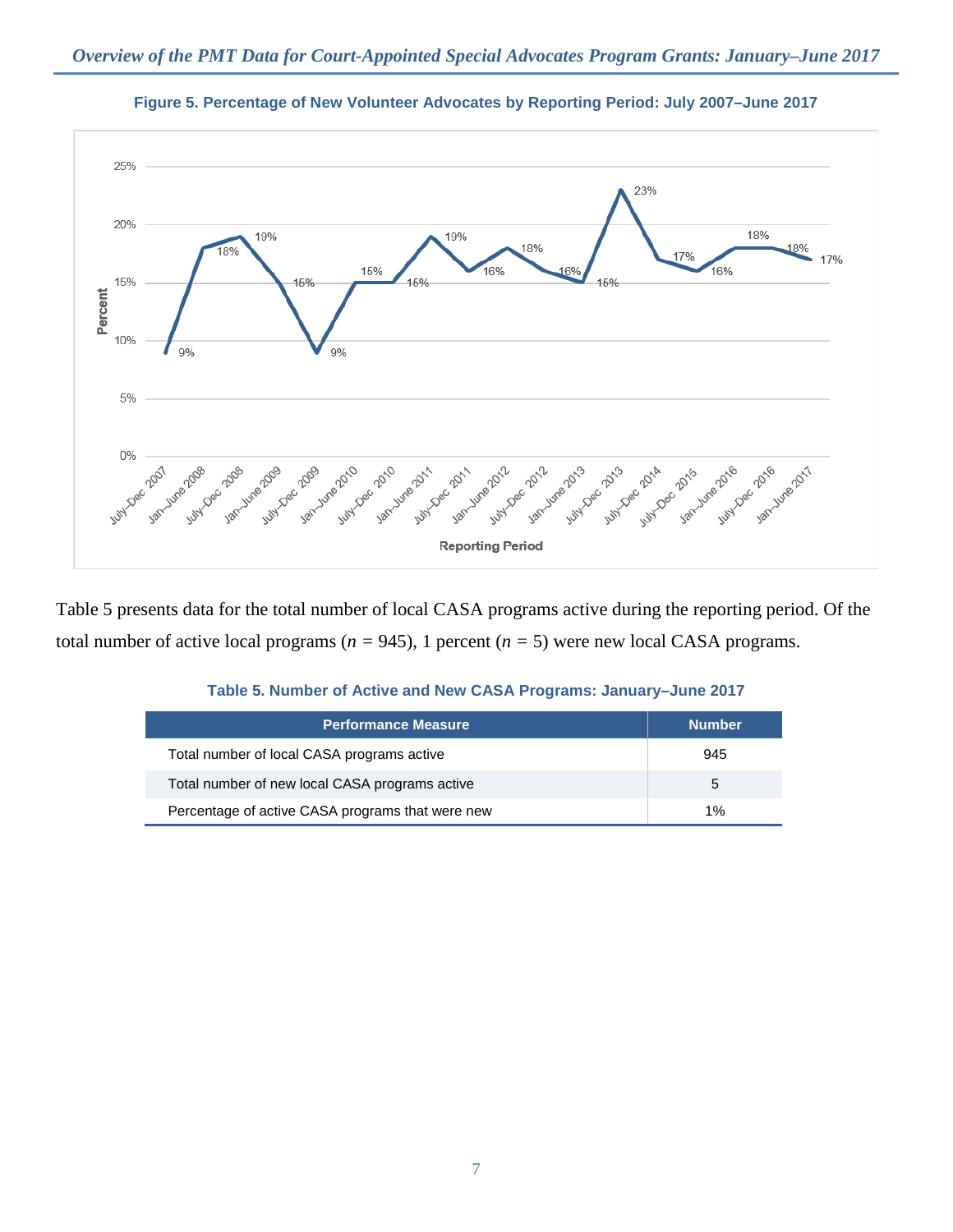Figure 6, below, shows the total number of local CASA programs active during each reporting period. The July–December 2008 and January–June 2009 reporting periods had the largest number of active local CASA programs followed by the current reporting period (*n =* 945).



**Figure 6. Number of Active Local CASA Programs by Reporting Period: January 2008–June 2017**

Figure 7 shows the total number of new local CASA programs active during each reporting period. Five new local CASA programs were reported during the current reporting period.



**Figure 7. Number of Active New Local CASA Programs by Reporting Period: July 2007–June 2017**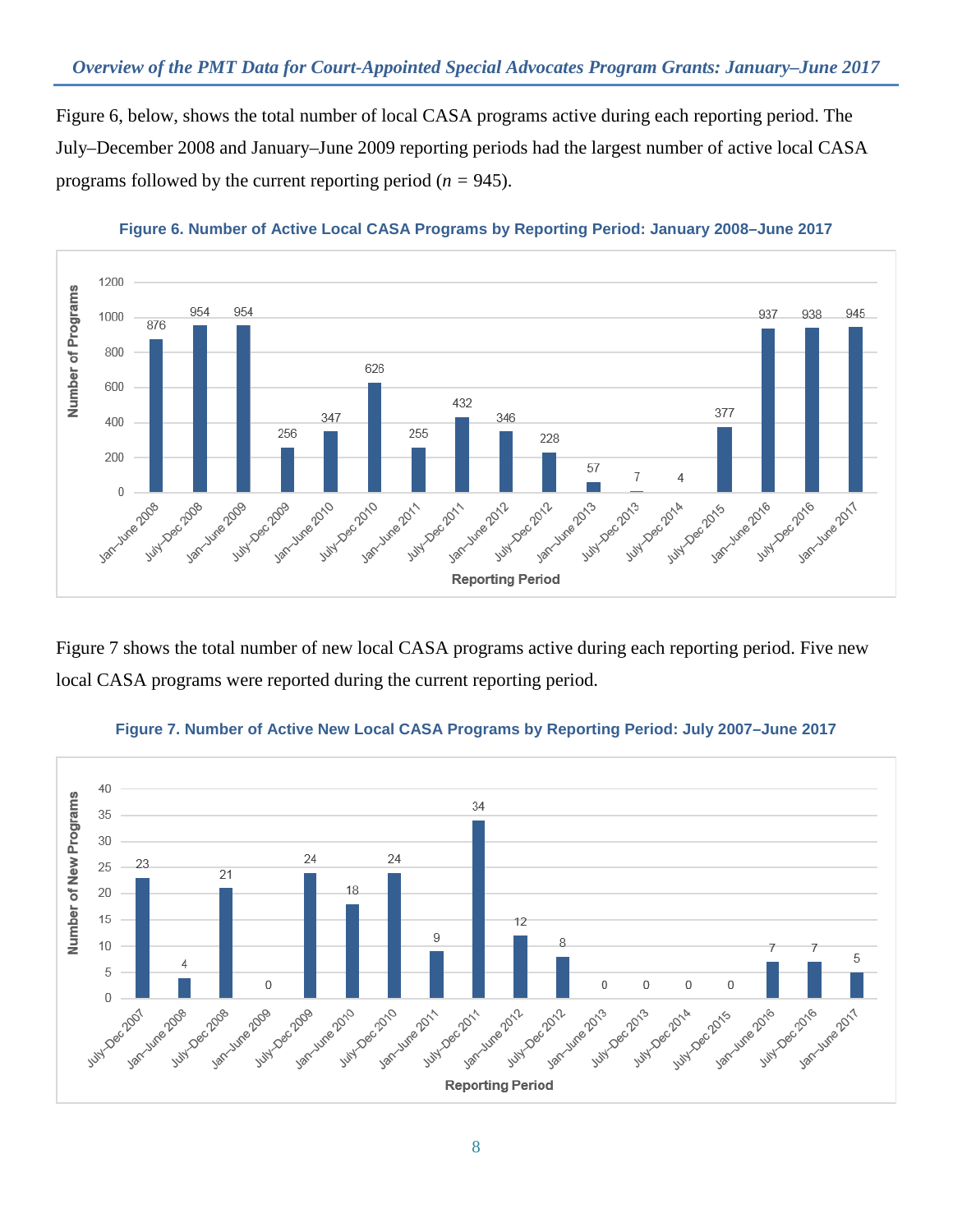The CASA program tracked short and long term child abuse or neglect for youth served in the program.<sup>[1](#page-8-0)</sup> As shown in table 6, 74,550 youth were served during the current reporting period. All of the youth served by the CASA program reported instances of substantiated child abuse or neglect (which qualifies them for CASA services).

**Table 6. Short Term Performance Data on Substantiated Child Abuse or Neglect: January–June 2017**

| <b>Performance Measure</b>                                                                 | <b>Number of Youth</b> |
|--------------------------------------------------------------------------------------------|------------------------|
| Number of youth served                                                                     | 74.550                 |
| Number of those youth served with a current report of substantiated child abuse or neglect | 74,550                 |
| Percentage of youth with a current report of substantiated child abuse or neglect          | 100%                   |

Table 7 presents the number of youth tracked for child abuse or neglect over the long term. The long term data reflect a drastic reduction in child abuse or neglect reports since they are reported 6–12 months following completion of the program. Of the 18,284 youth who ended services 6–12 months before the current reporting period, 2 percent had substantiated reports of child abuse or neglect (*n* = 403).

**Table 7. Long Term Performance Data on Substantiated Child Abuse or Neglect: January–June 2017**

| <b>Performance Measure</b>                                                                                                                 | <b>Number of Youth</b> |
|--------------------------------------------------------------------------------------------------------------------------------------------|------------------------|
| Number of youth who ended services 6–12 months previous to the reporting period                                                            | 18.284                 |
| Number of those youth who ended services 6–12 months previous to the reporting period<br>with substantiated child abuse or neglect reports | 403                    |
| Percentage of youth with substantiated child abuse or neglect reports                                                                      | 2%                     |

Performance measures also capture the number and percent of youth who exited CASA programs and were reunited with their families, were adopted or were provided with legal guardianship. As shown in Table 8, among the total number of CASA youth who left foster care during the current reporting period, 79 percent (*n =* 12,410) exited CASA programs to reunification, adoption, or legal guardianship.

<span id="page-8-0"></span> $\overline{a}$ <sup>1</sup> Short term is defined as an unduplicated count of the number of children who were victims of substantiated or indicated child abuse and/or neglect served during the reporting period. Long term refers to an unduplicated count of the number of youth who were victims of substantiated or indicated abuse and/or neglect who completed the program 6–12 months previous to the current reporting period.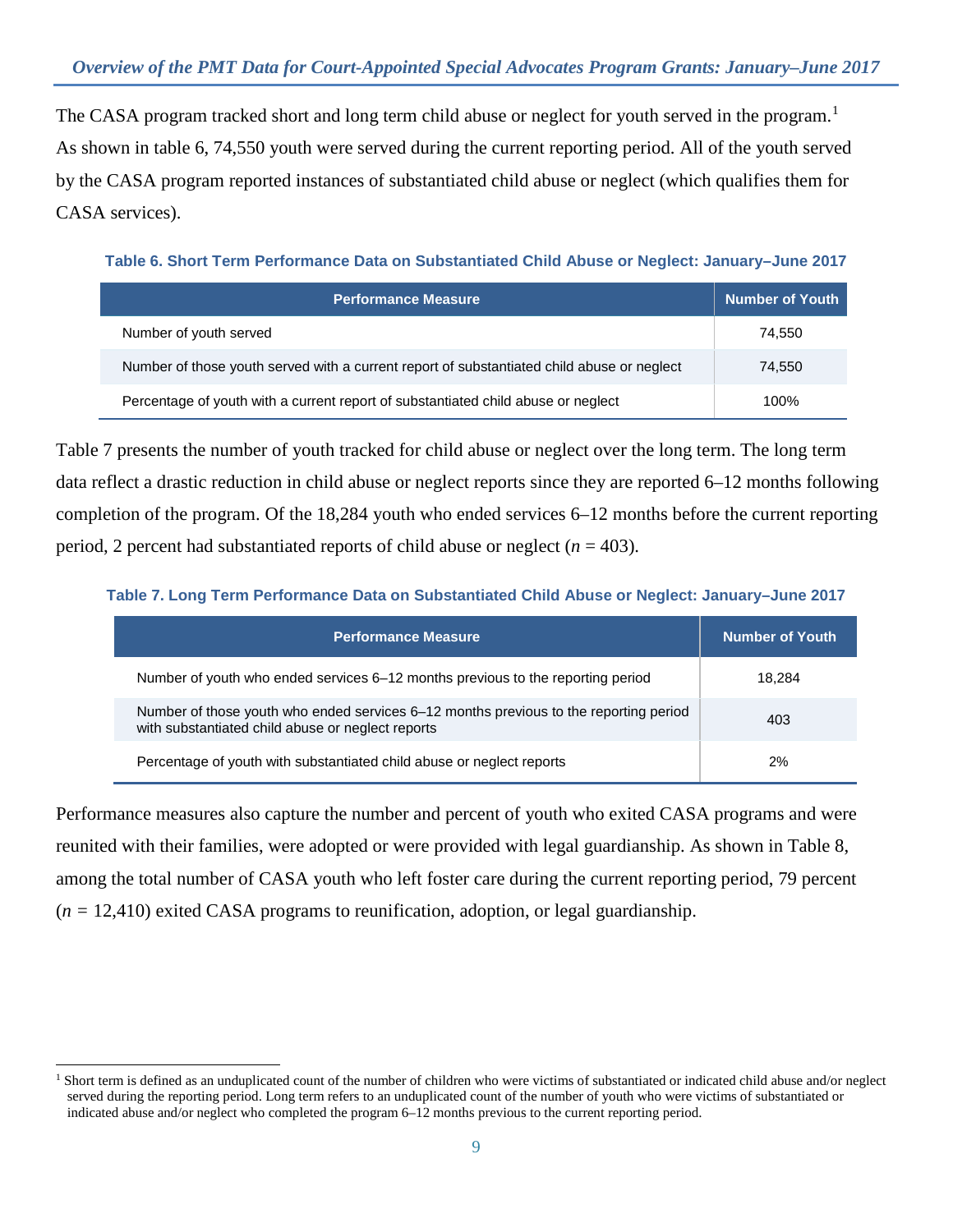### **Table 8. Number of Children Who Exited CASA Programs to Reunification, Adoption, or Legal Guardianship: January–June 2017**

| <b>Performance Measure</b>                                                                                                                                     | <b>Number of Youth</b> |
|----------------------------------------------------------------------------------------------------------------------------------------------------------------|------------------------|
| Number of CASA youth, at the time of their most recent entry into foster care,<br>who left foster care                                                         | 15.806                 |
| Number of those CASA youth, at the time of their most recent entry into foster care,<br>who left foster care to reunification, adoption, or legal guardianship | 12.410                 |
| Percentage of CASA youth who left foster care to reunification, adoption, or<br>legal guardianship                                                             | 79%                    |

Additionally, over the last three reporting periods, the number of children exiting CASA programs, including youth existing to reunification, adoption, or legal guardianship has been steadily increasing reaching a total of 12,410 children for the current reporting period (figure 8). It should be noted, however, that the number of youth who exited the program for reunification, adoption, or legal guardianship is a subset of the total number of youth existing the program, so those reporting periods having larger numbers of youth exiting the program are more likely to have larger numbers of youth who exited for reunification, adoption, or legal guardianship.



**Figure 8. Number of Children Who Exited CASA Programs to Reunification, Adoption, or Legal Guardianship, by Reporting Period: July 2007–June 2017**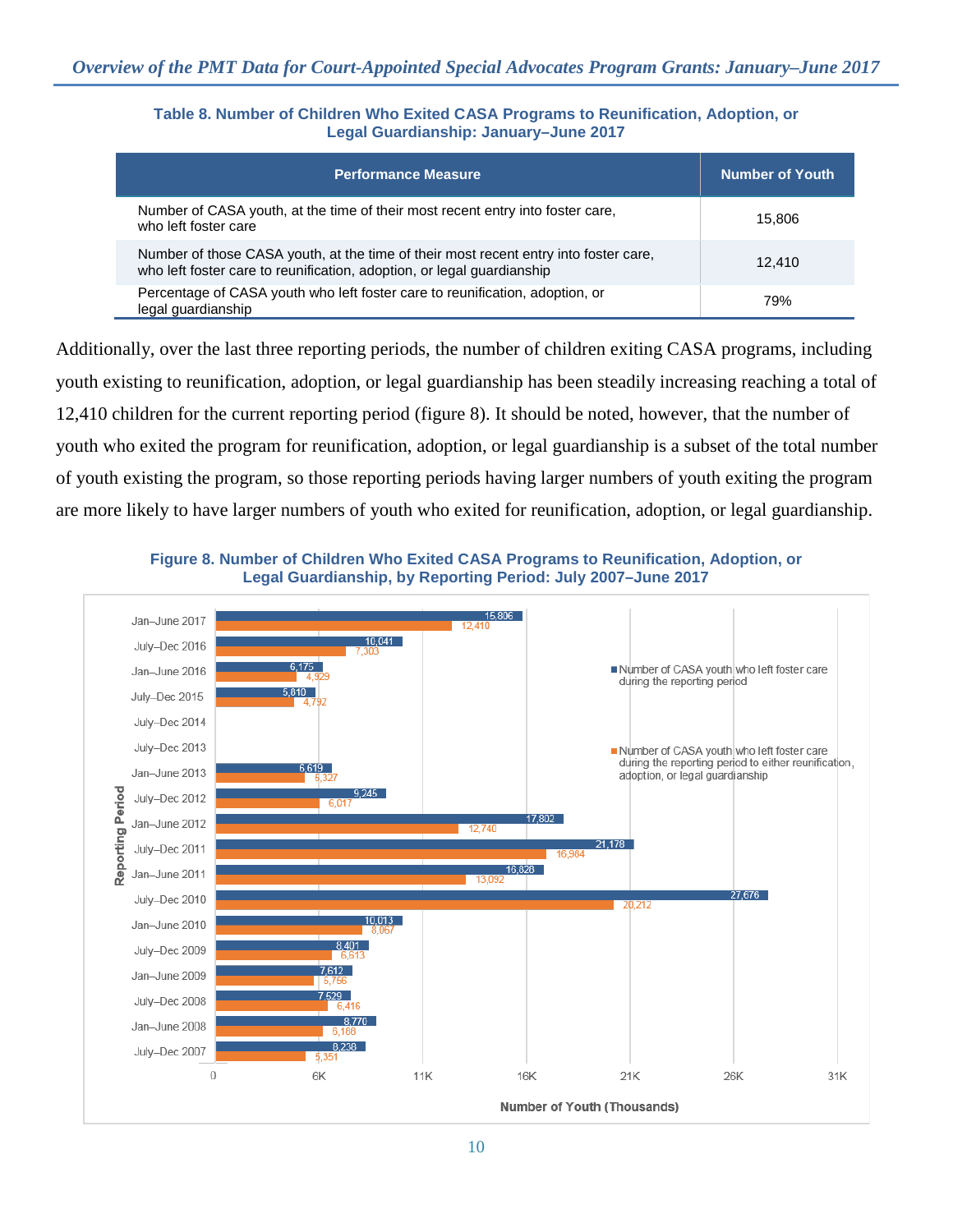The percentage of children exiting CASA programs to reunification, adoption, or legal guardianship has varied across reporting periods with the January–June 2013 reporting period having the highest percentage (92 percent). Overall, the average percentage of children who were reunited with their families, adopted or placed under legal guardianship is 77 percent (figure 9).



### **Figure 9. Percentage of Children Who Exited CASA Programs to Reunification, Adoption, or Legal Guardianship (Short Term) by Reporting Period: July 2007–June 2017**